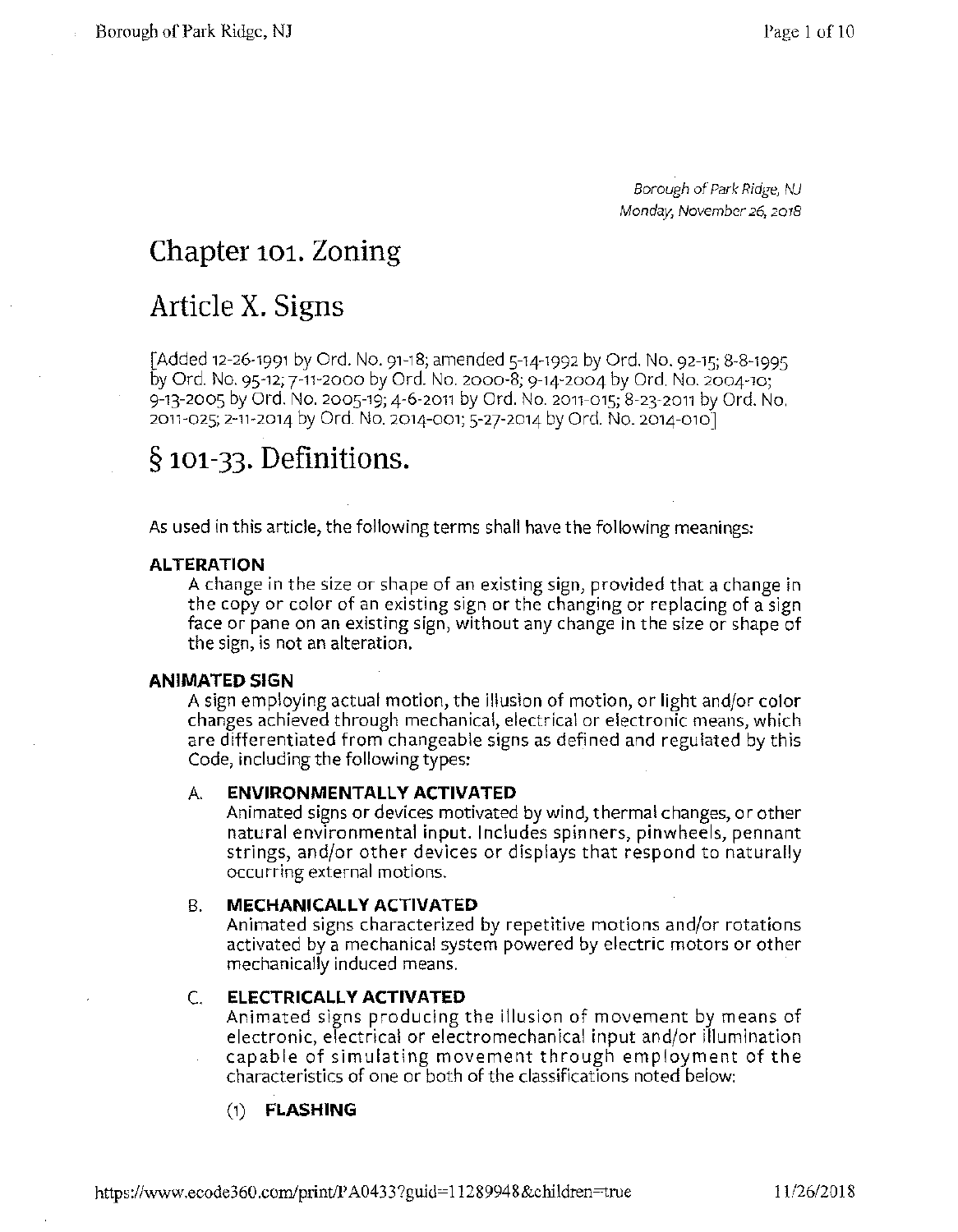Animated signs or animated portions of signs whose illumination is characterized by a repetitive cycle in which the period of illumination is either the same as or less than the period of nonillumination. For the purposes of this article, flashing will not be defined as occurring if the cyclical period between on-off phases of illumination exceeds four seconds.

### (2) **PATTERNED ILLUSIONARY MOVEMENT**

Animated signs or animated portions of signs whose illumination is characterized by simulated movement through alternate or sequential activation of various illuminated elements for the purposes of producing repetitive light patterns designed to appear in some form of constant motion.

#### **AWNING**

An architectural projection or shelter projecting from and supported by the exterior wall of a building and composed of a covering of rigid and/or nonrigid materials and/or fabric on a supporting framework that may be either permanent or retractable.

#### **AWNING SIGN**

A sign displayed on or attached flat against the surface or surfaces or an awning.

#### **BANNER SIGN** ,

A flexible substrate on which copy or graphics may be displayed.

#### **BUILDING FACADE**

A portion of any exterior elevation of a building extending vertically from grade to the top of a parapet wall or eaves and horizontally across the entire width of the building elevation.

#### **BUILDING SIGN**

A sign that is applied or affixed to a building.

#### **CANOPY (ATTACHED)**

A multisided overhead structure or architectural projection supported by attachment to a building on one or more sides and either cantilevered from such building or also supported by columns at additional points.

#### **CHANGEABLE SIGN**

A sign with the capability of content change by means of manual or remote input, includes the following types:

#### A. **MANUALLY ACTIVATED**

Changeable signs whose message copy or content can be changed manually on a display surface.

#### B. **ELECTRICALLY ACTIVATED**

Changeable sign whose message copy or content can be changed by means of remote electrically energized on-off switching combinations of alphabetic or pictographic component arranged on a display surface. Illumination may be integral to the components, such as characterized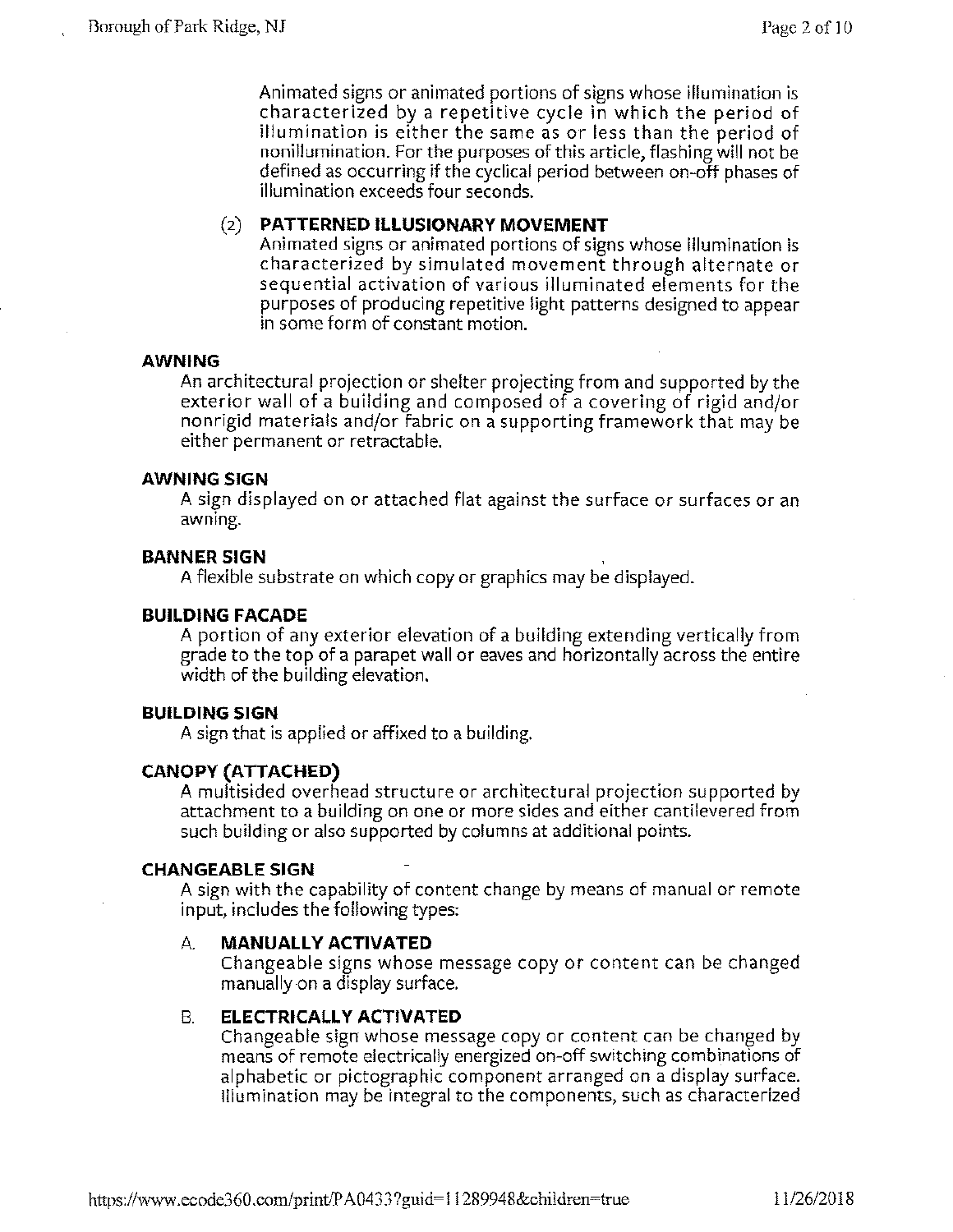by lamps or other light-emitting devices, or it may be from an external light source designed to reflect off the changeable component display.

#### **CONFORMING SIGN**

A sign that is legally installed in conformance with all prevailing jurisdictional laws and ordinances.

#### **DIRECTIONAL SIGN**

Any sign that is designed and erected for the purpose of providing direction and/or orientation for pedestrian or vehicular traffic.

#### **DISPLAY TIME**

The amount of time a message and/or graphic is displayed on an electronic message sign.

#### **DOUBLE-FACED SIGN**

A sign with two faces, back to back.

#### **ELECTRONIC MESSAGE CENTER OR SIGN (EMC)**

An electronically activated changeable sign whose variable message and/or graphic presentation capability can be electronically programmed by computer from a remote location.

#### **EXTERNALLY ILLUMINATED SIGN**

A sign characterized by the use of artificial light reflecting off its surface(s)

#### **EXTERIOR SIGN**

Any sign placed outside a building.

#### **FLASHING SIGN**

See "animated," "electrically activated."

#### **FOOTCANDLE**

An English unit of measurement of the amount of light falling upon a surface (illuminance). One footcandle is equal to one lumen per square foot.

#### **FREESTANDING SIGN**

A sign principally supported by one or more columns, poles or braces placed in or upon the ground.

#### **ILLUMINANCE**

The amount of light falling upon a real or imaginary surface, commonly called "light level" or "illumination." Measured in footcandles (lumens/square foot) in the English system and lux (lumens/square meter) in the SI (metric) system.

#### **ILLUMINATED SIGN**

Any sign which has characters, letters, figures, designs or outline illuminated by electric lights or luminous tubes, or LED (light-emitting diode) technology as a part of the sign proper.

#### **INTERNALLY ILLUMINATED SIGN**

A sign characterized by the use of artificial light projecting through its surface(s).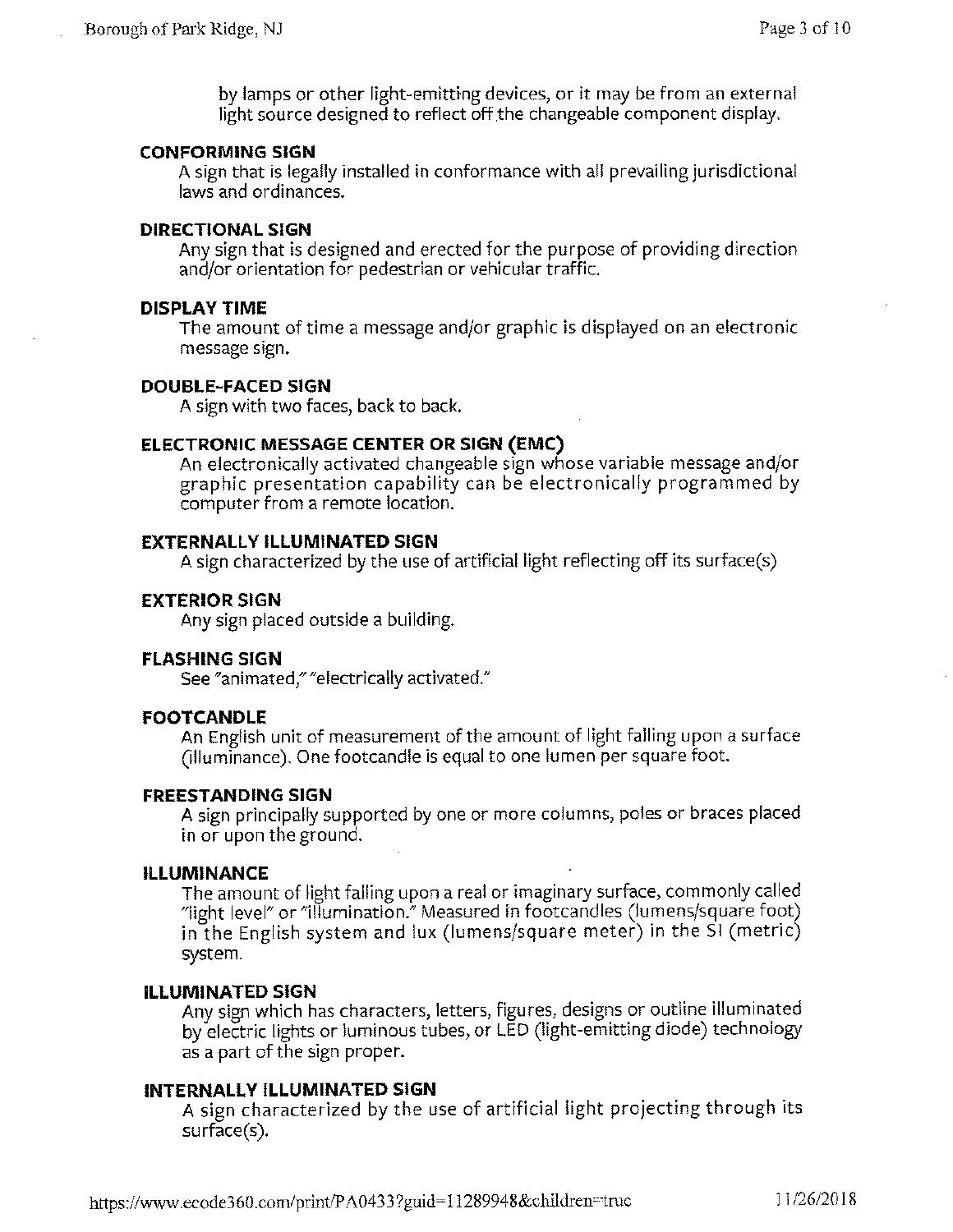#### **MUL TIFACED SIGN**

A sign containing three or more faces.

#### **NONCONFORMING SIGN**

A sign that was legally installed by permit in conformance with all municipal sign regulations and ordinances in effect at the time of its installation, but which no longer complies with subsequently enacted laws and ordinances having jurisdiction relative to the sign.

#### **ON-PREMISES SIGN**

A sign erected and maintained for the purposes of the display of commercial or noncommercial messages appurtenant to the use of products sold on, or the sale or lease of the property on which it is displayed.

#### **OFF-PREMISES SIGN**

A permanent sign erected, maintained, or used in the outdoor environment for the purpose of the display of commercial or noncommercial messages not appurtenant to the use of, products sold on, or the sale or lease of, the property on which it is displayed.

#### **PORTABLE SIGN**

Any sign not permanently attached to the ground and that can be removed without the use of tools.

#### **PROJECTING SIGN**

A sign other than a wall sign that is attached to or projects from a building face or wall or from a structure whose primary purpose is other than the support of a sign.

#### **PYLON SIGN**

See "freestanding sign."

#### **ROOF SIGN**

A sign mounted on the main roof portion of a building or on the uppermost edge of a parapet wall of a building and which is wholly or partially supported by such building. Signs mounted on mansard facades, pent eaves, and architectural projections such as canopies or marquees shall not be considered to be a roof sign.

#### **SIDEWALK SIGN**

A portable sign located on private property in front of the business it advertises.

#### **SIGN**

Any device visible from a public place whose essential purpose and design are to convey either a commercial or noncommercial message by means of graphic presentation or alphabetic or pictorial symbols or representations.

#### **SIGN AREA**

The area upon which the lettering, illustration or display is presented, included within the frame or edge of a sign, including the frame. Where the sign has no such frame or edge, the area shall be computed as specified in Attachments 6, 7 and 8. $^{[1]}$  The area of any double-sided or V-shaped sign shall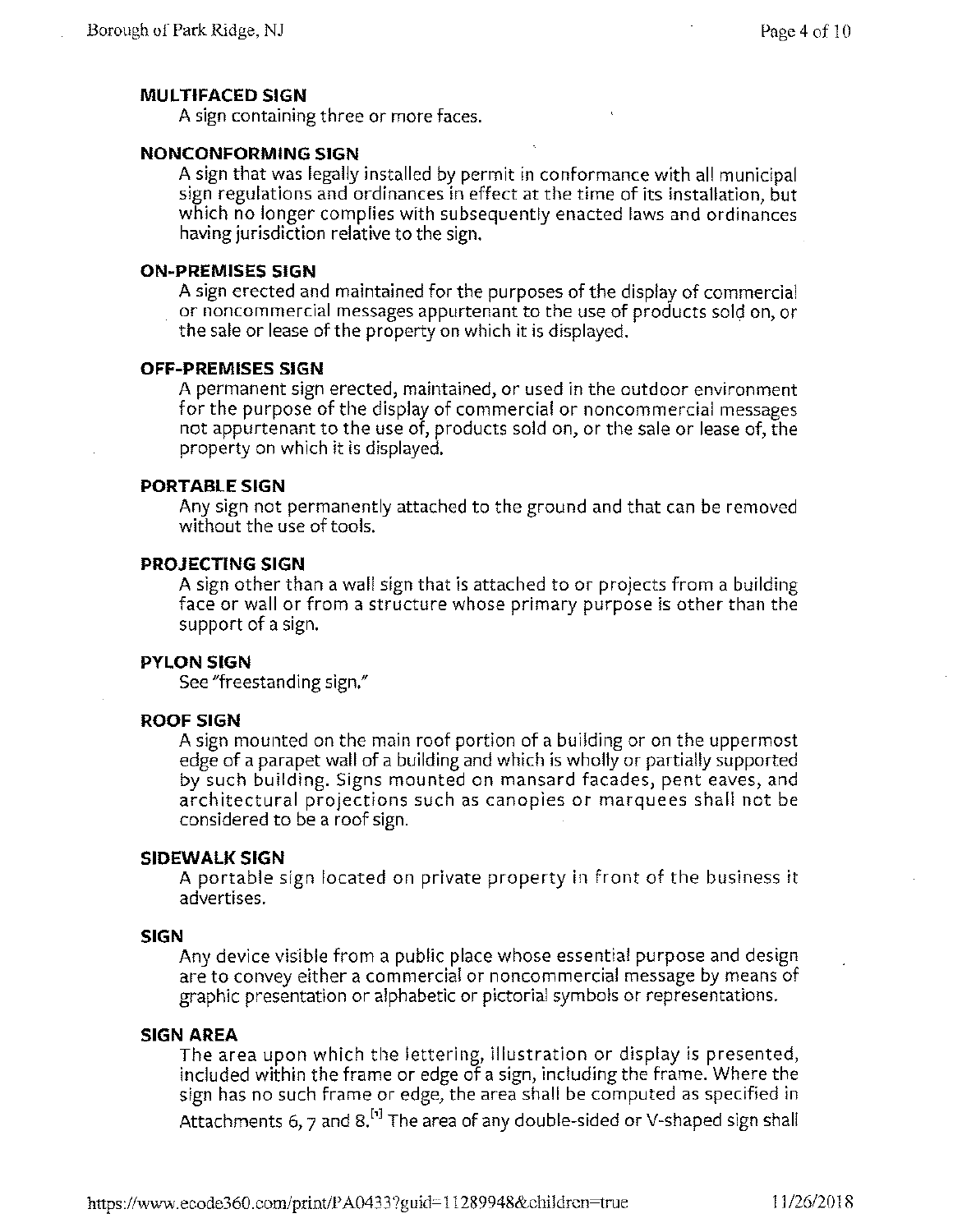be the area of the largest sign face only. The area of a sphere shall be computed as the area of a circle. The area of all other multiple-sided signs shall be computed as 50% of the sum of the area of all faces of the sign.

#### **TEMPORARY SIGN**

A sign intended to display either commercial or noncommercial messages only displayed for a brief permitted time frame. Portable signs or any sign not permanently embedded in the ground, or not permanently affixed to a building or sign structure that is permanently embedded in the ground, are considered temporary signs.

#### **WALL SIGN**

A sign that is in any manner affixed to any exterior wall of a building or structure and that projects not more than 18 inches from the building or structure wall. Signs affixed to architectural projections that are parallel to the facade are also wall signs.

#### **WAYFINDING SIGNS**

A sign specifically design to provide directional or destination information.

#### **WINDOW SIGN**

A sign affixed to the surface of a window with its message intended to be visible to the exterior environment.

[1] *Editor's Note: Attachments 6, 7 and 8 are included as attachments to this chapter.* 

### § **101-34. Sign permit application, issuance and fees; exceptions.**

- A. No sign shall be erected, altered, located or relocated within the municipality except upon application and the issuance of a permit as hereinafter provided.
	- (1) Application for a permit for residential signs. Permits shall not be required for a permitted conforming sign for premises used for singlefamily residential purposes. Applications for a permit for a sign for multifamily residential/attached residential use shall be made, in writing, to the Zoning Officer and presented with the appropriate filing fee. Such application shall be sufficient to describe the premises and location at which the sign is to be affixed, together with a rendering of the sign, inclusive of its dimensions, design and color. There shall be provided a statement as to the means by which said sign shall be constructed.
	- (2) Application for a permit for nonresidential signs. Any sign associated with a change in occupancy or ownership requires an application for a sign permit. Application for a permit for a permitted nonresidential sign conforming to the regulations set forth herein shall be made, in writing, to the Zoning Officer, except applications for a freestanding sign shall be submitted to the approving authority. Such application shall be sufficient to describe the site and location at which the sign is to be affixed and shall include, at minimum, the following.
		- (a) The name and address of the applicant.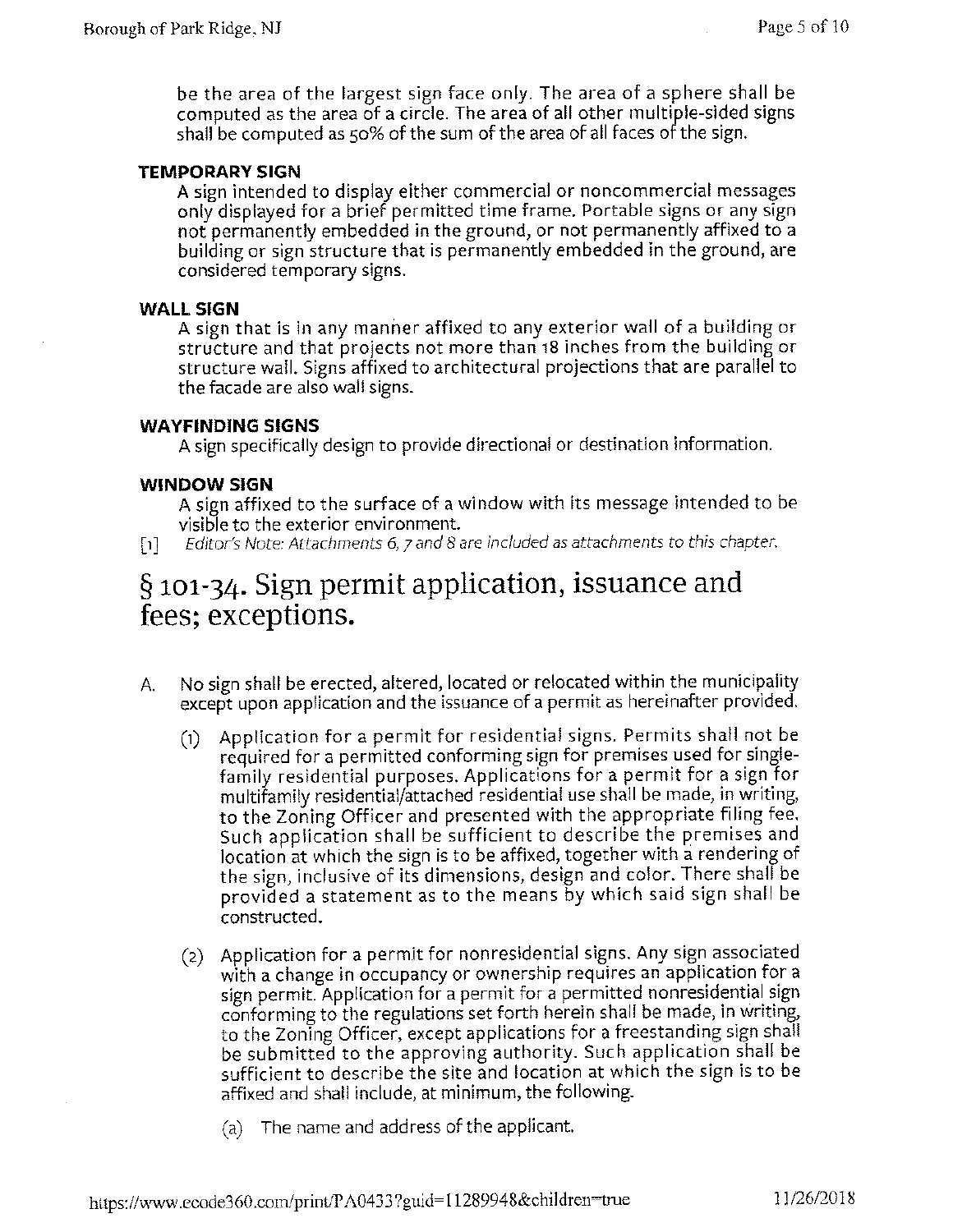- (b) The name and address of the owner of the premises.
- (c) A statement indicating the owner's consent to the application if the applicant is other than the owner.
- (d) A rendering, to scale, of the sign, reflecting its composition, colors, dimensions, elevation from grade level and lighting; the address of the premises; specification and location of all existing signs; the sight distances, in the case of freestanding signs, with relation to accessways to the premises on which such sign is to be located and adjacent premises; the information to be stated on the sign; the method by which said sign shall be secured; and any landscaping which exists or is proposed in the proximity of the sign.
- (3) Application for a permit for a sign which does not comply with the provisions of this article, or which is part of a site plan, including any nonconforming signs associated with a change in occupancy or ownership, shall be submitted to the appropriate approving authority. Such application shall be in writing and, upon notice and a public hearing where the same is required by law, submitted at least 21 days before the next meeting preceding the succeeding public meeting date of the appropriate authority, together with a filing fee as hereinafter set forth. Such application shall be in triplicate and accompanied by no less than 15 sketch plats, in the case of an application for a freestanding sign, and 15 building elevations where the application is for other than a freestanding sign, each of which shall be drawn to scale and reflect the sign location and designation. In addition, on such drawing or separate sheet, the information set forth in§ **101-34A** shall be provided.
- B. Issuance of permit.
	- (1) A permit shall be issued by the Zoning Officer for signs complying with the provisions of this article, or upon the favorable action of the approving authority for signs requiring variances, subject to any other applicable governmental regulations, or as otherwise provided herein.
	- (2) A permit for the replacement of an existing sign may be issued by the Zoning Officer without the necessity of Board approval only upon satisfaction of all of the following conditions:
		- (a) There is no physical alteration or expansion to the existing sign beyond the limits permitted herein.
		- (b) The sign conforms in all respects to the ordinance provisions specified herein.
		- (c) No other signage is proposed to be added to the premises beyond that which is permitted herein.
	- (3) The applicant shall notify the Zoning Officer for a final inspection within five days following the installation of the sign.
	- (4)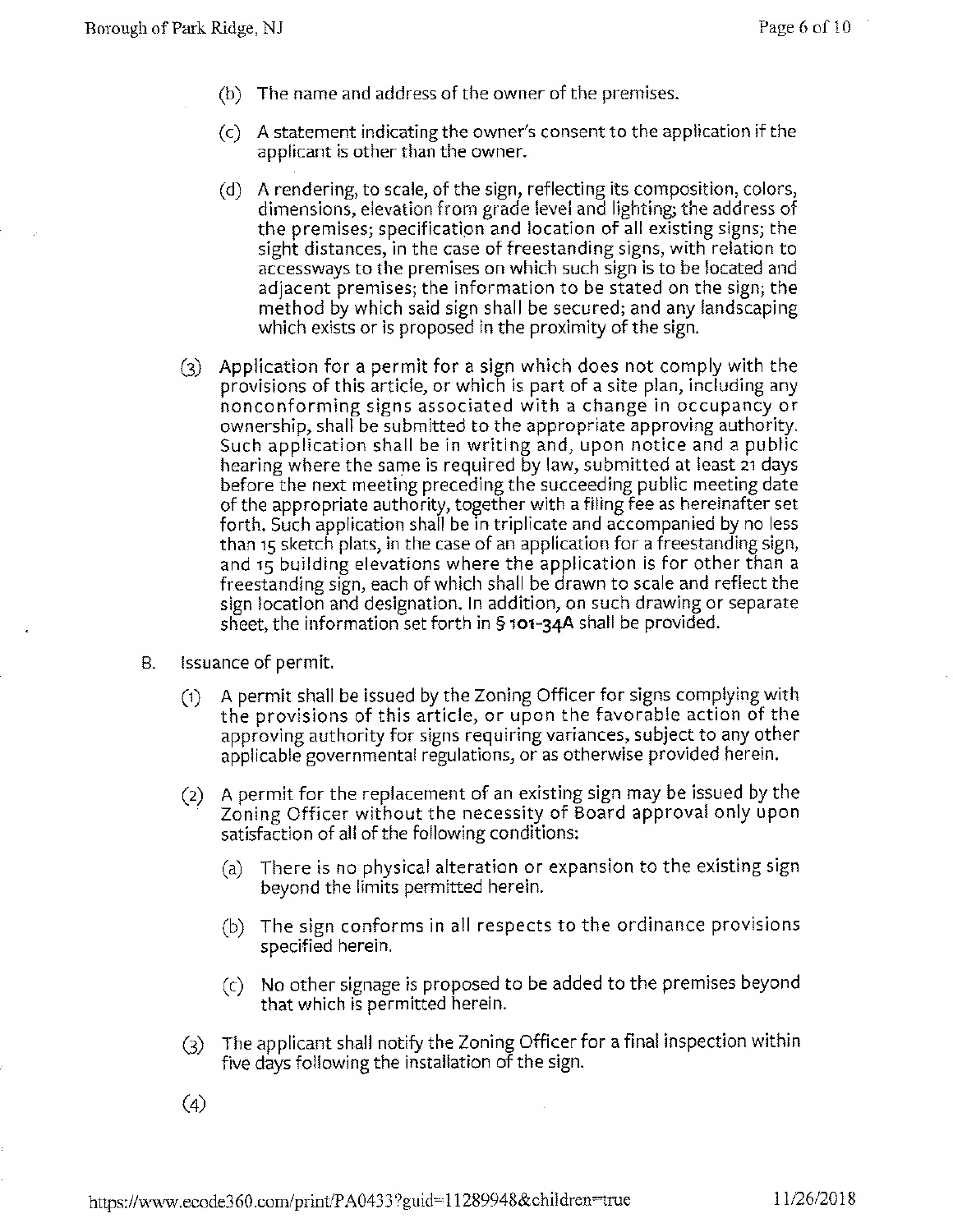Nothing herein shall be deemed to eliminate the need for an applicant to secure building, electrical or other municipal permits for sign construction.

- C. Exceptions. The provisions and regulations of this section shall not apply to the following signs, as regulated herein:
	- (1) Bulletin boards or signs not over 16 square feet in area for public, charitable or religious institutions when same are located on the premises of said institutions.
	- (2) A sign identifying the architect, engineer or contractor, when placed upon a work site under construction, only after a building permit for the construction has been issued. Said sign shall not exceed 16 square feet in area, provided that the sign is set back at least 15 feet from any property line, and further provided that same are removed within 24 hours after the final certificate of occupancy is issued.
	- (3) Memorial signs or tablets and date of building construction when cut into any masonry surface or when constructed of bronze or other incombustible materials.
	- (4) Traffic or other municipal signs, legal notices, railroad crossing signs, danger signs and such temporary, emergency or nonadvertising signs or signs of any governmental agency deemed necessary to the public welfare.
	- (5) Flags of the United States, State of New Jersey or other governmental or quasi-public agencies, provided that the following requirements are met:
		- (a) The maximum height of a freestanding flagpole shall be 40 feet, provided that flagpoles on roofs shall be no more than 15 feet above the rooftop on which it is situated.
		- (b) One freestanding flagpole shall be permitted per lot.
		- (c) All freestanding flagpoles shall be located no closer to the property line than a distance equal to the height of the flagpole. In addition, flagpoles located in the front yard shall not be closer to the street than the rear half of the required front yard setback.
	- (6) Holiday decorations and lights on residential premises.
	- (7) Signs erected to control the movement of traffic on a premises, provided that these signs shall provide traffic directions only and shall not be used for any advertising purpose. These signs shall not exceed four square feet in area and shall have been approved by the appropriate approving agency.
	- (8) Election or political signs, provided that said signs are placed entirely on private property and do not exceed 16 square feet in area.
- D.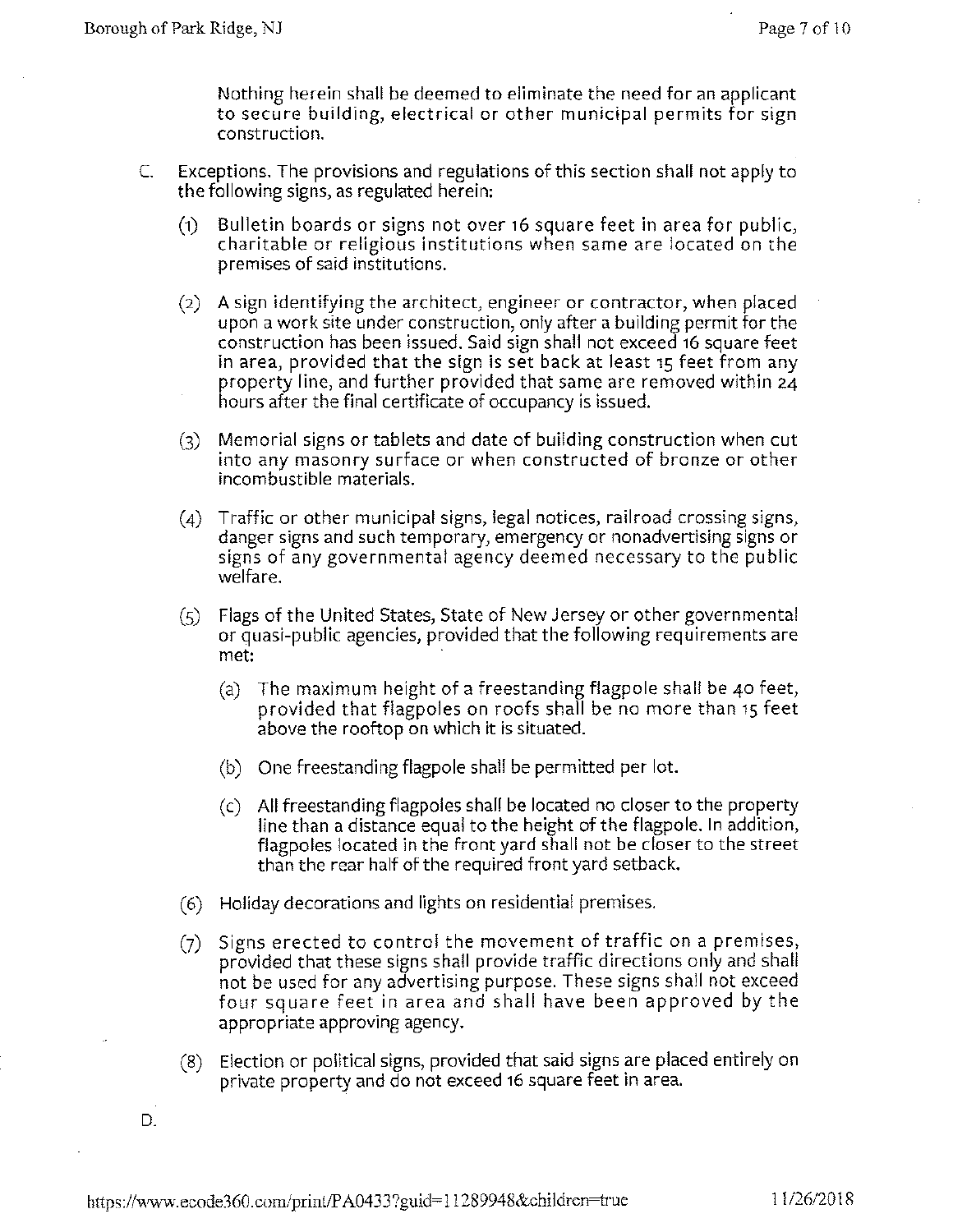Fees. Every applicant, before being granted a permit hereunder, shall pay to the Borough of Park Ridge the permit fee for each such sign or other advertising structure regulated by this chapter as established in the current schedule of fees for the Borough of Park Ridge.

### § **101-35. General sign regulations.**

The following regulations apply to signs in all zoning districts in the municipality:

- A Any sign not specifically permitted is hereby prohibited. In addition, the following signs are specifically prohibited: signs attached to a tree, utility pole or fence.
- B. No roof signs shall be permitted, nor shall any portion of a sign extend or project above the highest elevation of the wall to which it is attached.
- C. No sign shall be, in whole or part, moving mobile or revolving.
- D. No sign shall be erected so as to interfere with the movement of vehicular or pedestrian traffic. This includes the prohibition of signs located in ADA required pathways and vehicular sight triangles.
- E. There are no restrictions on the number of colors permitted on one sign.
- F. Paper or banner window signs are not permitted, except if temporary.
- G. All animated signs which are environmentally or mechanically activated are prohibited.

### § **101-36. Sign regulations for specific** uses.

All signs shall comply with the regulations set forth in 101 Attachment  $6<sup>[0]</sup>$  annexed hereto and made part hereof. Additionally, signs for the following uses must also comply with the regulations below:

- A. Institutional uses. Signs associated with houses of worship, hospitals, nursing homes, continuing-care facilities, schools or other similar public or semipublic uses, as permitted by this chapter, may be erected with the following provisions:
	- (1) One freestanding sign for each public street frontage shall be permitted.
	- (2) **Freestanding signs** shall be a maximum 12 square feet with a maximum height of eight feet, measured in accordance with associated diagrams.
	- (3) The minimum setback required is 1/2 of the minimum required building setback for the zone in which the use is located.
- B. Residential district. Signs for residential land uses shall comply with the following regulations: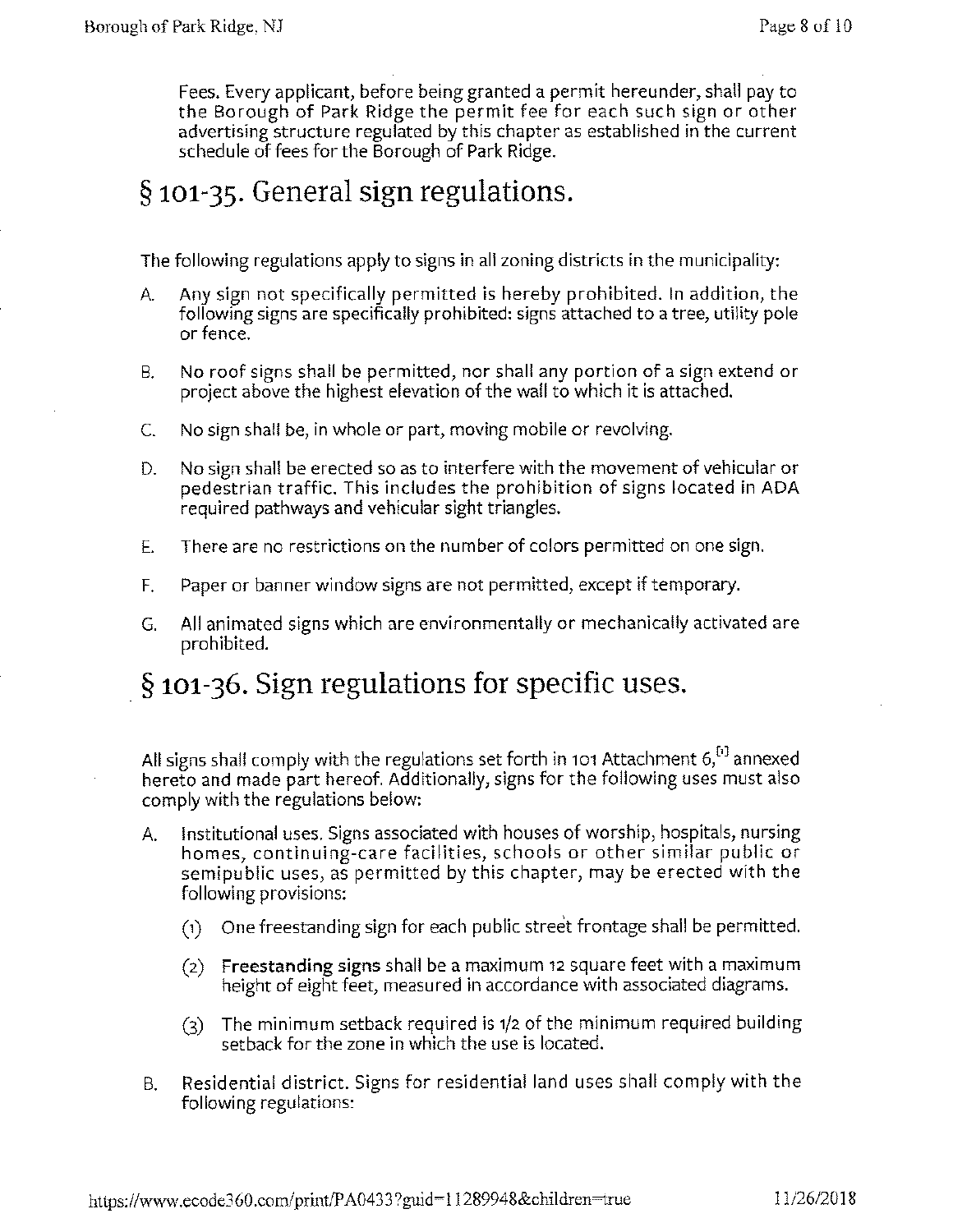- (1) Professional nameplates not exceeding two square feet in area for lawful occupants of the premises under this chapter.
- (2) Signs for multifamily developments shall be an identification sign only, limited to the name of the development or project on site.
- C. Upper level commercial uses. In zones where commercial uses are permitted and located above the first floor of a building commercial uses are permitted to have window signs. The subject sign must comply with the window sign regulations set forth for that district.
- D. A-frame/sidewalk signs. Portable sidewalk signs are permitted, in accordance with 101 Attachment 6, $^{12}$  on private property during business hours of the associated business. These signs must not block ADA accessible routes or vehicle site triangles.

[ 2 J *Editors Note:* 101 *Attachment* 6 *is included as an attachment* to *this chapter.* 

[1] *Editor's Note:* 101 *Attachment* 6 *is included as an attachment* to *this chapter.* 

# § **101-37. Nonconforming signs.**

- A. Any sign existing at the time of the passage of this article and which violates any provisions thereof shall be deemed a nonconforming use and may be continued, maintained and repaired upon the present premises or location; provided, however, that such sign was lawful under any prior ordinance. Any nonconforming sign, which is associated with a change in occupancy or ownership, shall necessitate an application to the approving authority. Any sign unlawful under any prior ordinance shall remain unlawful unless it complies with the provisions of this article and there is issued by the Construction Official a sign erection permit.
- 8. Any sign which has been damaged to the extent that the cost of repairs shall exceed 50% of the current value of said sign shall be deemed as destroyed, and the owner thereof shall not be permitted to erect or restore said sign except in accordance with this article.

### § **101-38. Temporary signs.**

Temporary signs for such events as grand openings, sales, fairs, bazaars, auctions and similar special activities shall comply with the following:

- A. All temporary signage, except as specifically exempted under this article, shall require a permit. Said permit shall be issued by the Zoning Officer and shall be valid for a period not to exceed 30 days from the issuance thereof and may be renewed for a period of 30 days not to exceed 60 days in total.
- 8. · Signs associated with a one-day event shall not be permitted to be posted more than 31 days prior to the date of the event and shall be removed not more than 10 days after the date of such activity.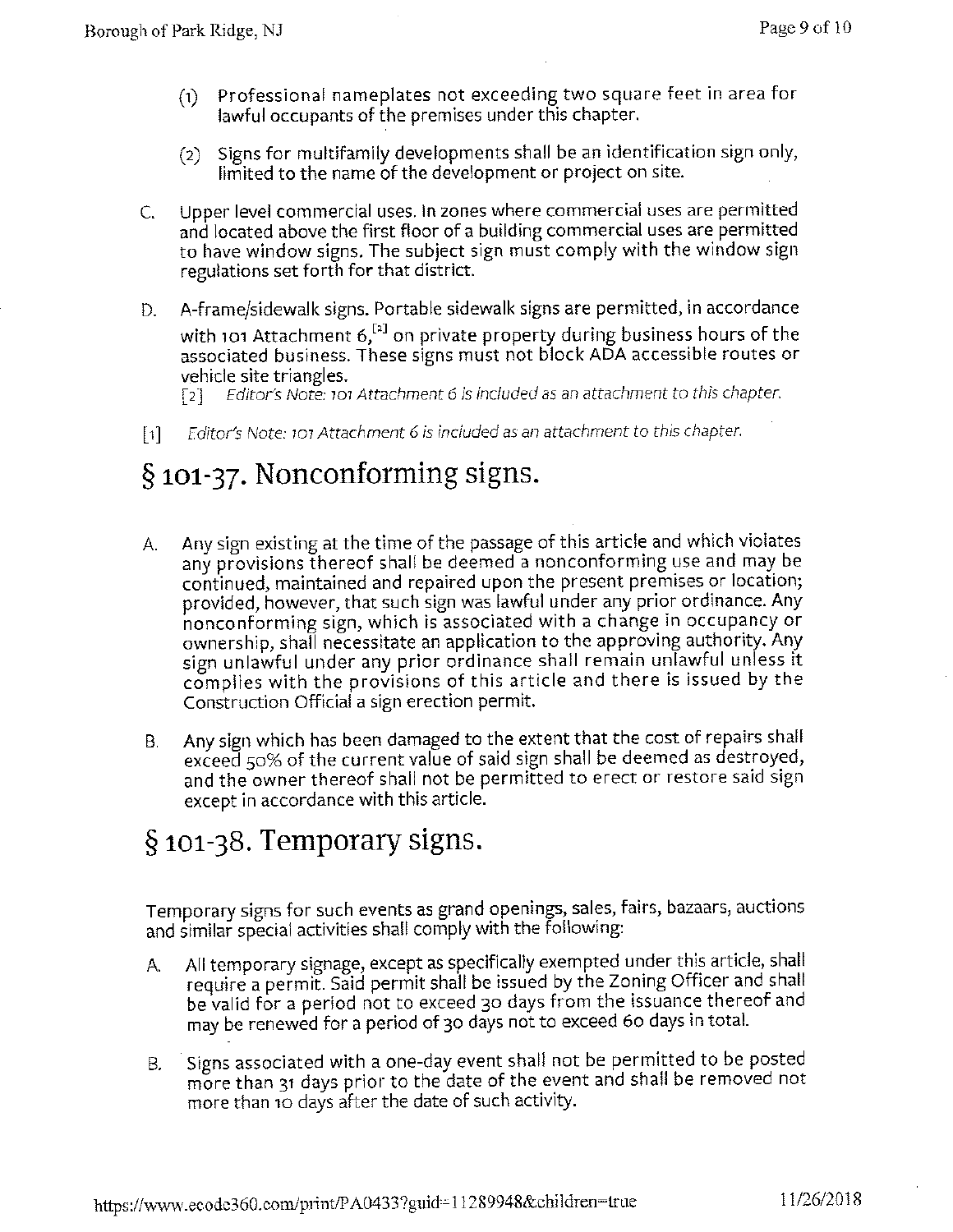C. Streamers of flags or pennants and banners shall be permitted as temporary signs for commercial uses.

## § **101-39. Illuminated signs.**

No sign shall be an illuminated sign except as provided herein.

- A. Illuminated signs may use internal light sources, LED (light-emitting diode) and neon technology, and external light fixtures. All light sources shall be designed to minimize glare.
- B. No sign shall be illuminated externally by more than one floodlight per surface of said sign. Such lighting shall be at grade and properly directed and shielded so as not to produce glare or offensive light off the property.
- C. Illuminated tubing outlining roofs, doors windows or wall edges of a building are prohibited.
- D. No sign shall be artificially illuminated after 11:00 p.m. or before 7:00 a.m. unless said premises are occupied and attended.
- E. Light sources shall not be visible from outside the sign, and the light from the light source shall be diffused to eliminate hot spots.
- F. Exterior lighting must be placed or designed to focus all illumination on a building or sign. Gooseneck lighting as a device to focus illumination is specifically permitted.
- G. LED illuminated wall and freestanding signs that comply with the regulations set forth in this chapter are permitted; provided, however, that they are not permitted to be animated as defined in§ **101-33** of this chapter.
- H. LED illuminated window signs are permitted and are permitted to be animated as long as they are not flashing, as defined in the "animated sign" definition.
- I. LED changeable signs for pricing are permitted as long as they comply with all applicable regulations for signs as set forth in the Borough Code.
- J. Internally illuminated monuments are prohibited in all residential districts and the RP District.

# § **101-40. through § 101-41. (Reserved)**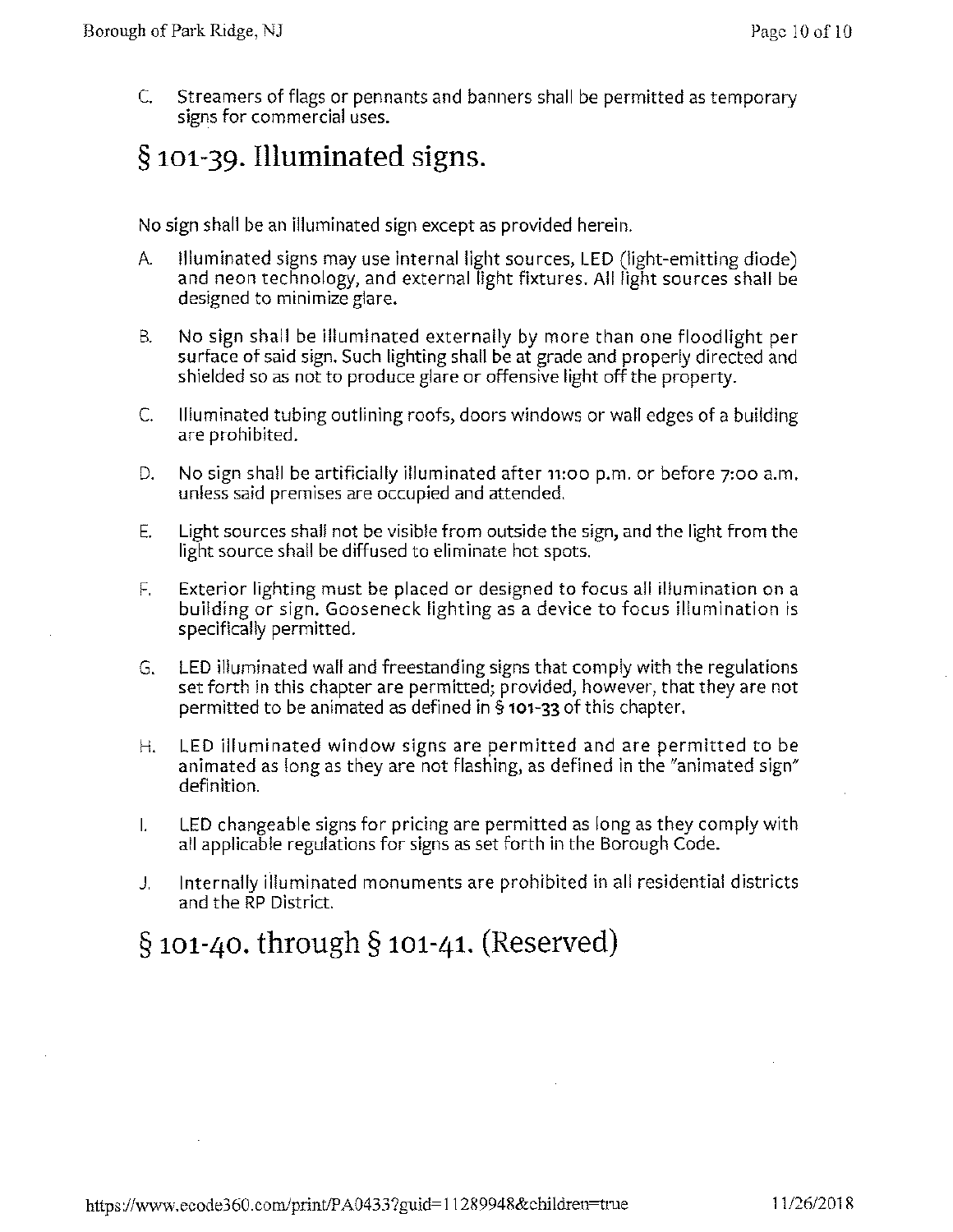#### ZONING

 $\ddot{\phantom{a}}$ 

#### *101 Attachment* 7

#### **Borough of Park Ridge**

**Building-Mounted Signs [Added 5-27-2014 by Ord. No. 2014-010]** 



BUILDING-MOUNTED SIGNS: CANOPY (W3) AND PROJECTING (W2) SIGNS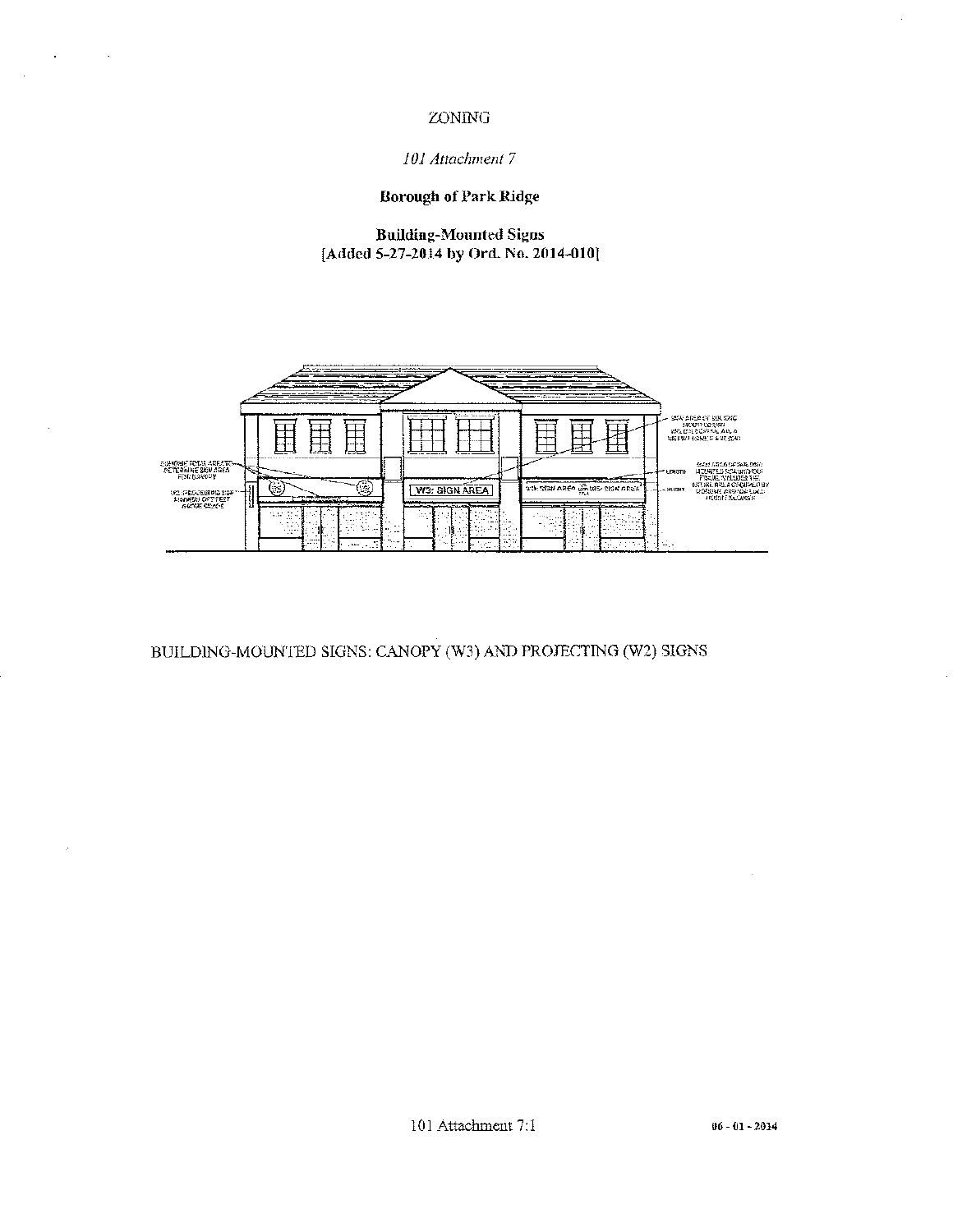#### PARK RIDGE CODE

**Service State** 

 $\mathbb{R}^2$ 



BUILDING-MOUNTED SIGNS: WALL (W1), WINDOW (W4), TENANT DIRECTORY (W5) & ENTRANCE/EXIT (W6) SIGNS

 $\ddot{\phantom{a}}$ 

101 Attachment 7:2

 $\sim$ 

 $\bar{z}$ 

 $\sim$   $\sim$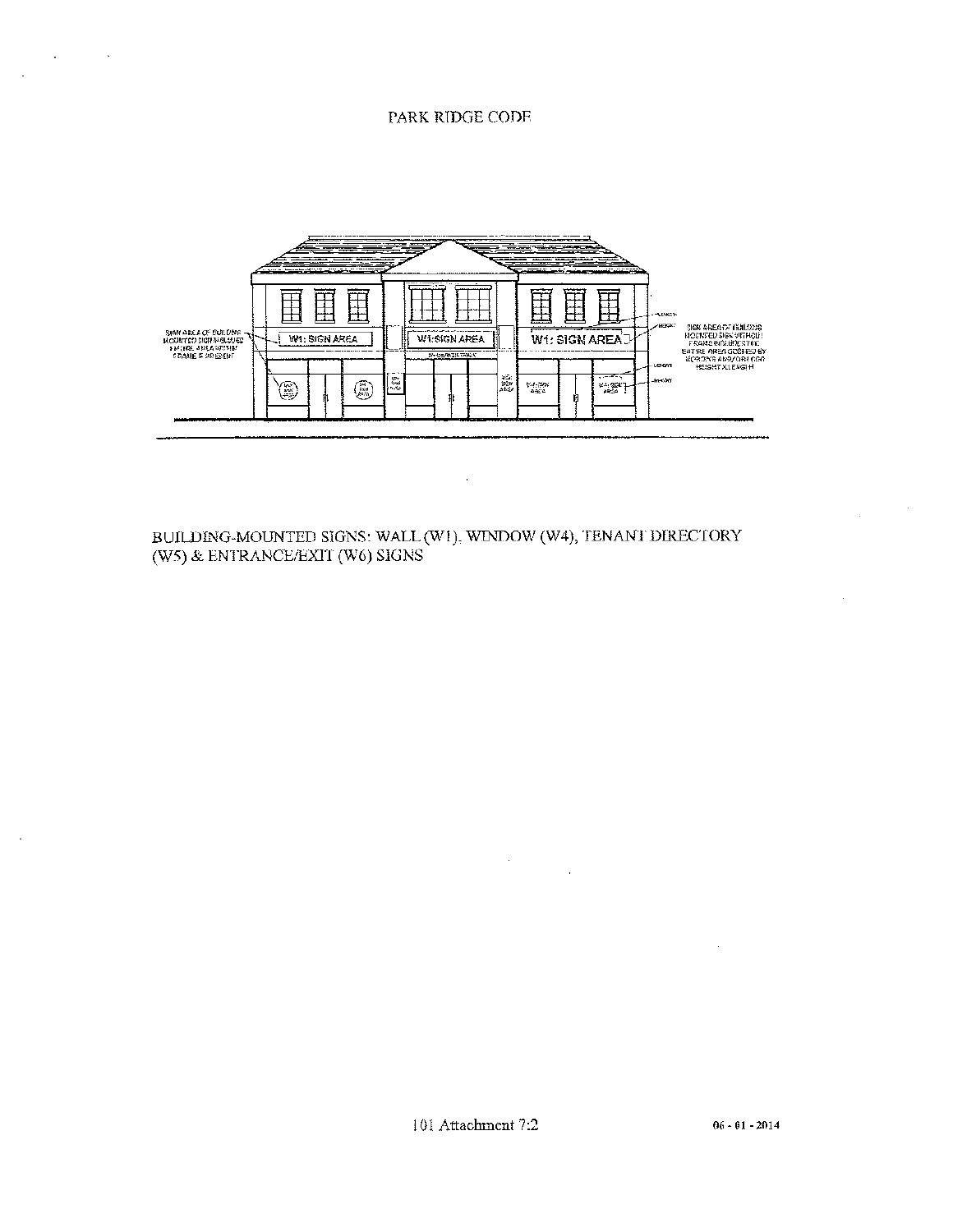

**ZONING**  $\mathcal{L}$ 

### BUILDING-MOUNTED SIGNS: AWNING & CANOPY SIGNS (W2 & W3)

 $\sim$ 

 $\mathcal{A}_\mathrm{c}$ 

 $\mathcal{L}^{\text{max}}_{\text{max}}$  and  $\mathcal{L}^{\text{max}}_{\text{max}}$ 

 $\bar{\beta}$ 

 $\mathcal{L}^{\pm}$ 

 $\sim$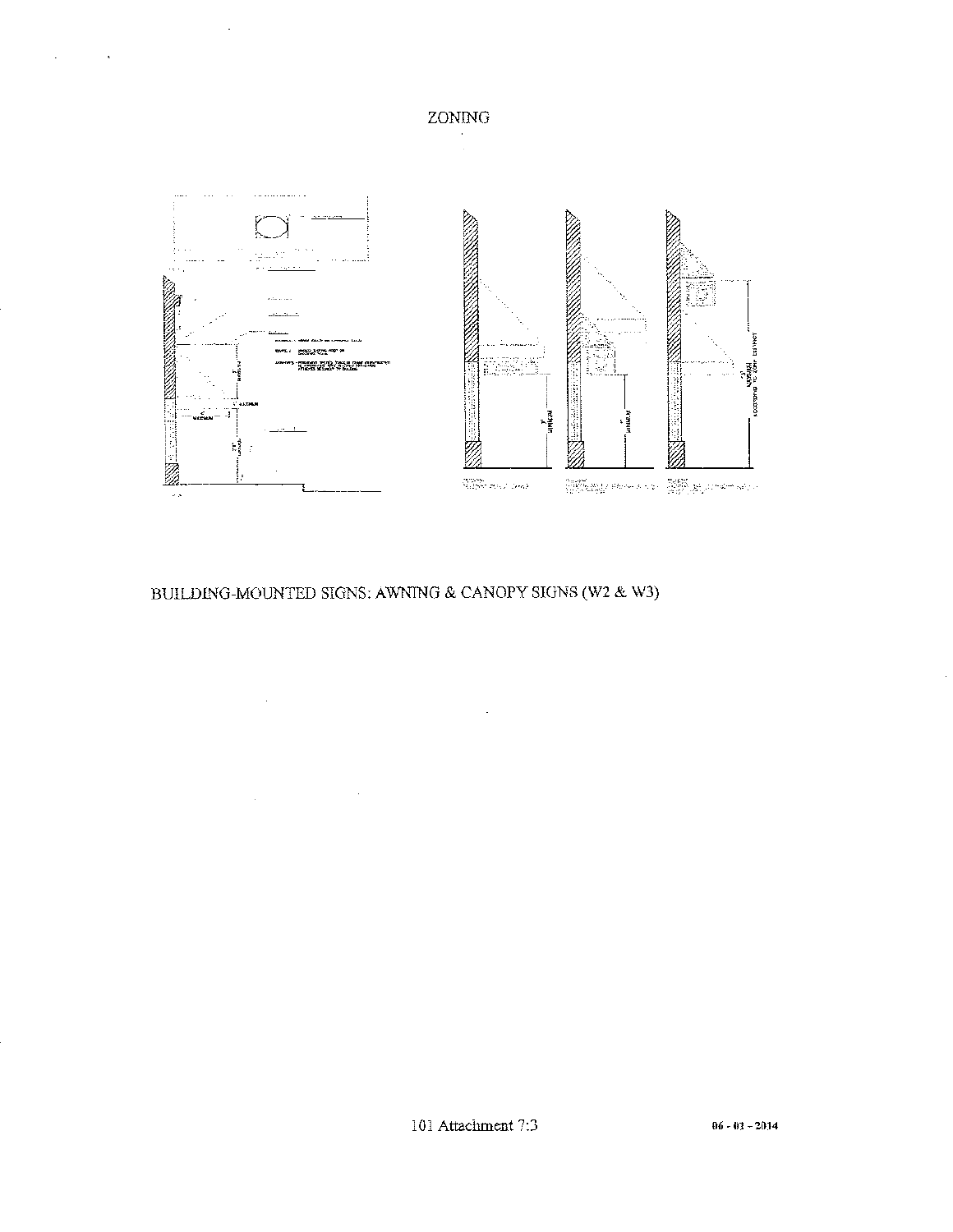#### ZONING

#### *1 OJ Attachment 8*

#### **Borough of Park Ridge**

#### **Freestanding Signs [Added 5-27-2014 by Ord. No. 2014-010]**



FREESTANDING SIGNS: SINGLE PANEL & MULTIPANEL MONUMENT SIGNS (F3)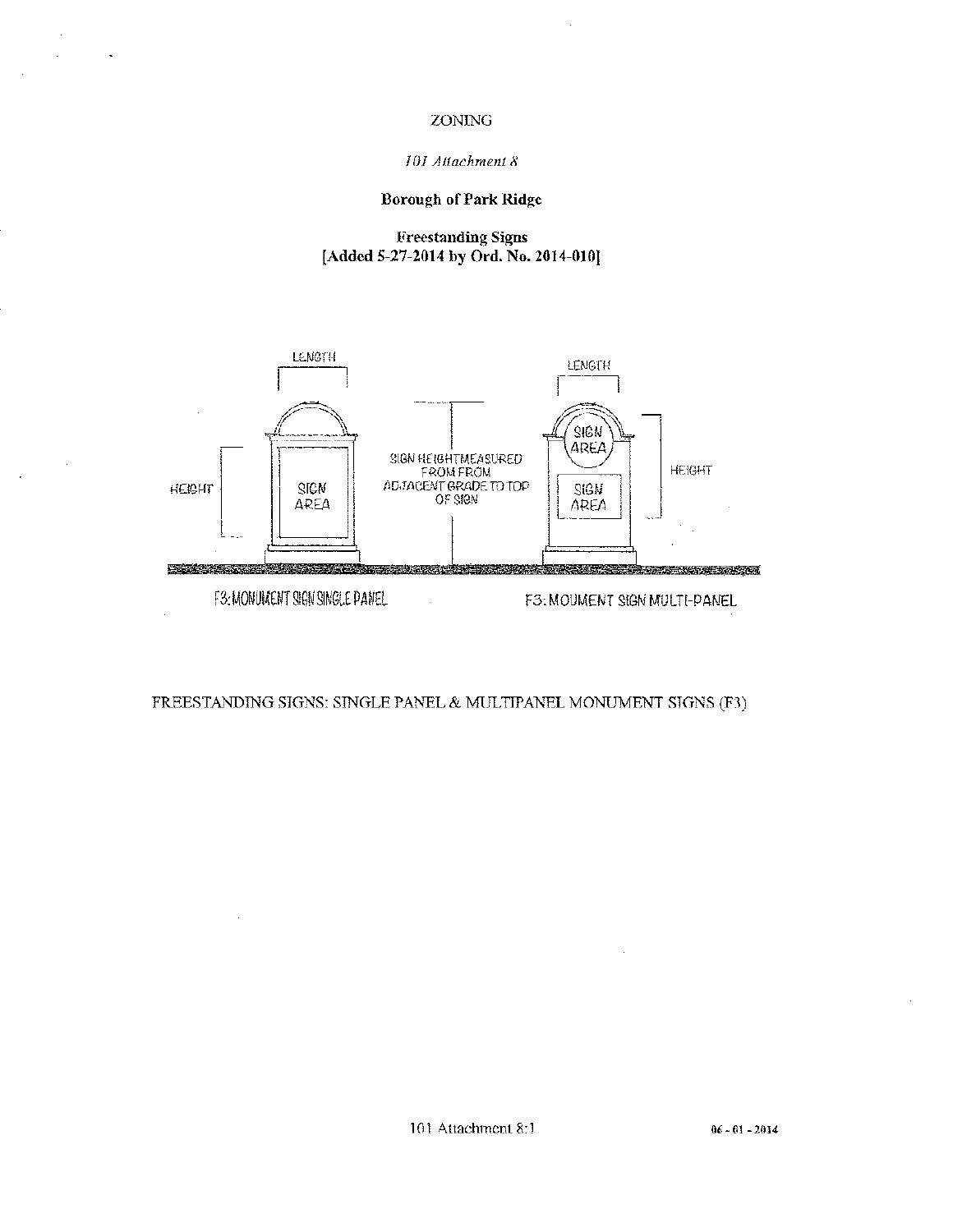#### PARK RJDGE CODE

 $\ddot{\phantom{1}}$ 

 $\sim$ 

 $\bar{z}$ 

 $\ddot{\phantom{0}}$ 



FREESTANDING SIGNS: SINGLE-PANEL FREESTANDING SIGN (F1) & MULTIPANEL FREESTANDING SIGN (F2)

 $\cdot$ 

 $\bar{z}$